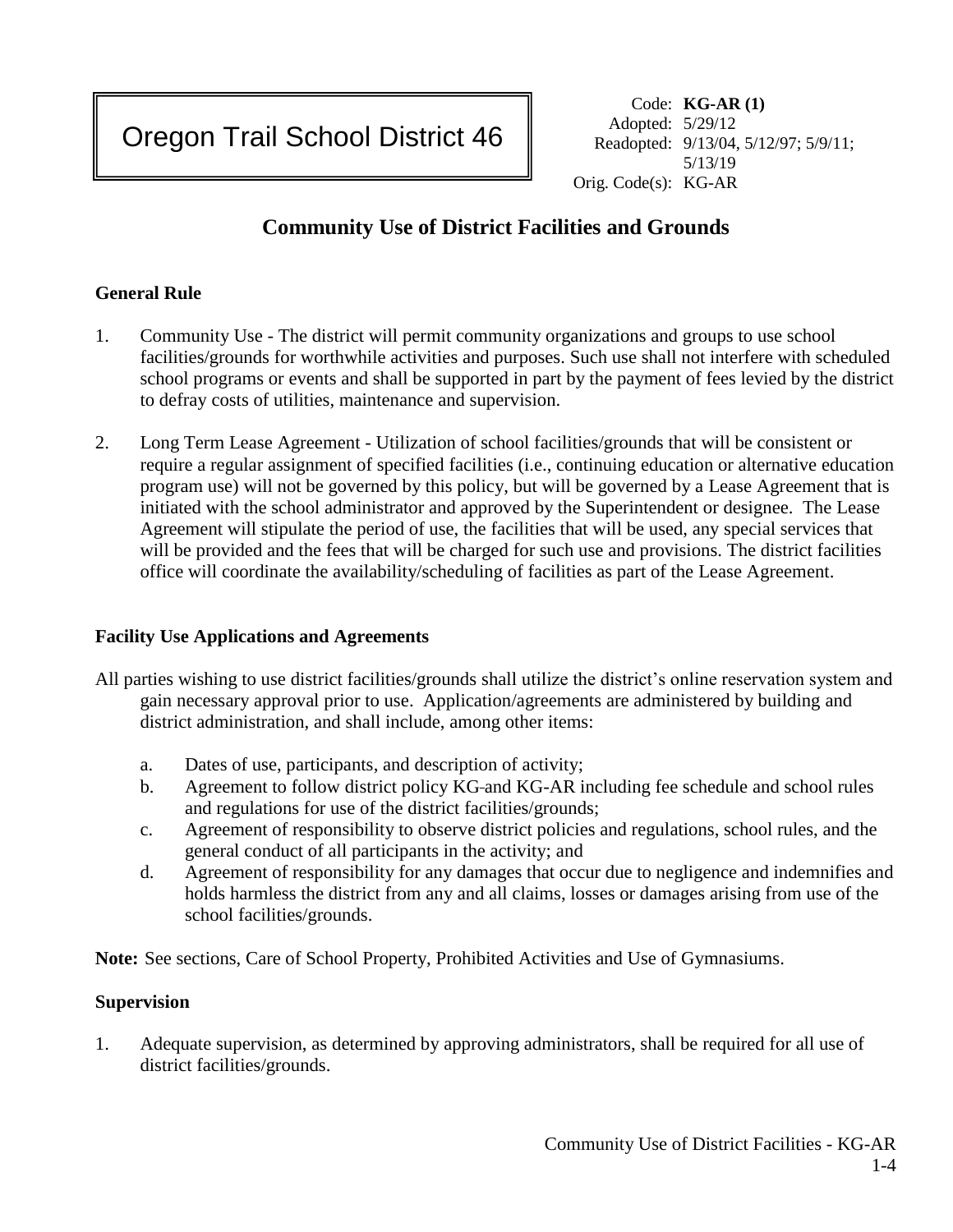- 2. Building administration may require additional general supervision for community activities that are approved under these guidelines. Costs of such supervision will be the responsibility of the user.
- 3. Minimum supervision in a building shall require that a designated school employee be in proximity to monitor use throughout the event or activity period.

## **Cancellations**

- 1. The district shall reserve the right to cancel agreements at any time when such action is necessary for the best interest of the district.
- 2. Facility/Grounds Use Agreement/Lease holders are required to give building administration at least a 7 day notice of any cancellation for use of the district's facilities/grounds, unless cancellation is due to inclement weather or district imposed cancellation. Contact for such cancellation shall be with the facilities department office.
- 3. Any assessed facilities/grounds use fees are non-refundable unless cancelled within the 7 day notification period. Failure to pay assessed fees could result in loss of facilities/grounds use privileges.

# **Special Service Requirements**

- 1. Kitchen If general use of the kitchen is required or if meals are to be prepared in the kitchen, a member of the kitchen staff must be present during the scheduled period of use. At least one week prior to use of any school kitchen, user must contact the nutrition services office for specific instructions.
- 2. Auditorium/Gymnasium/Multi-Purpose Rooms: Special equipment for these areas shall be operated only by technicians approved by building administration.
- 3. Vehicles District vehicles shall only be driven by employees approved by district administration.

## **Fees**

- 1. The district shall use a fee schedule for facilities/grounds rental and service charges. Fees are due within 30 days of invoice date.
- 2. Charges assessed by the district shall be based on the classification of the group (see policy KG). Consideration will be given to groups that are formed for the exclusive purpose of providing direct benefit to district students. (See Fee Schedule for District Facility Use, for detailed rental and service charges.)
- 3. If additional supervision becomes necessary, or if custodial services are needed after the activity to restore the facility to its previous condition, the renting party will be charged for the applicable staff time.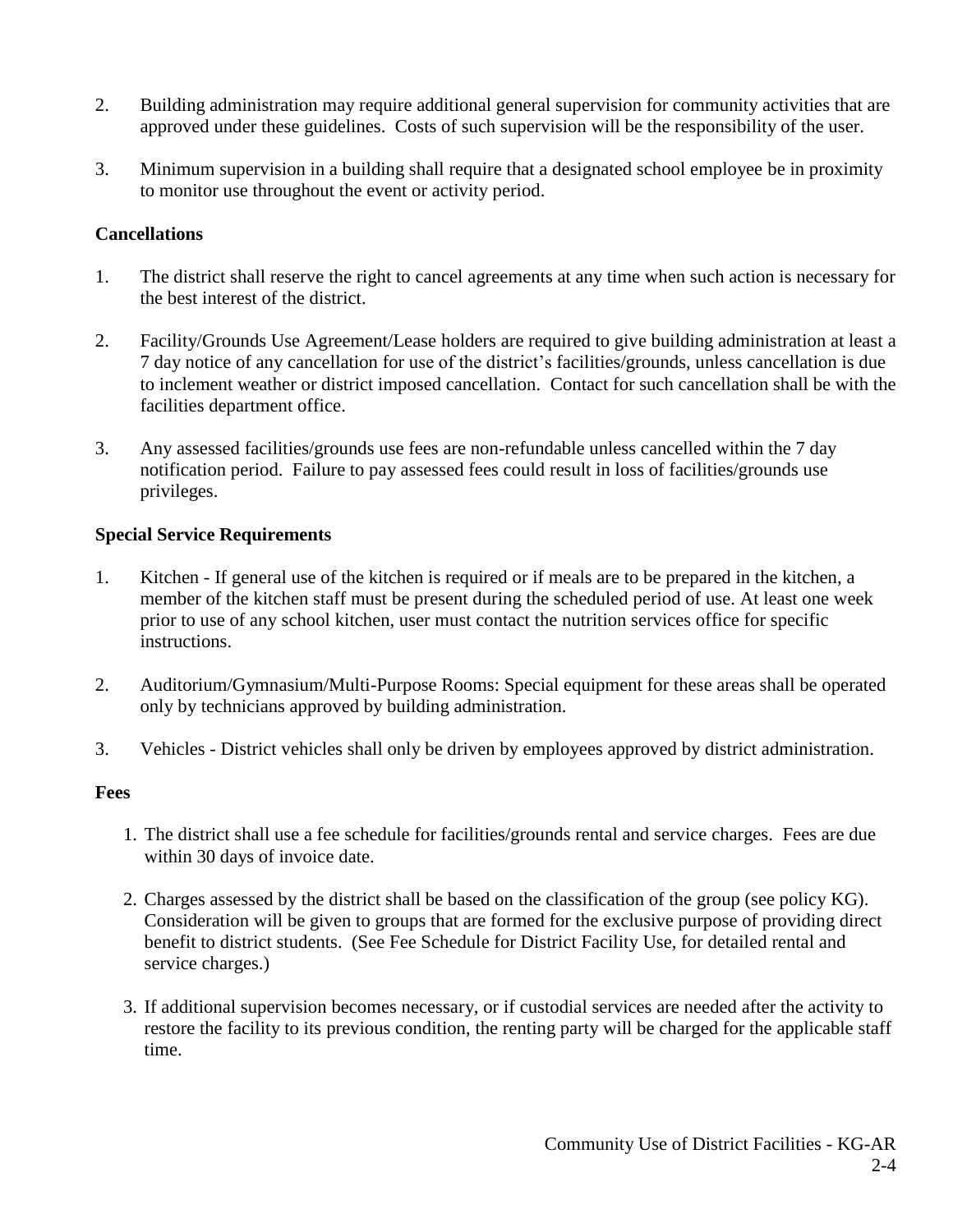# **Care of School Property**

- 1. The district reserves the right to refuse use of district facilities/grounds to persons and groups whose previous use of the facilities/grounds resulted in abuse of district property or from non-payment of fees.
- 2. Persons or groups using district facilities/grounds will be responsible for any damages and/or theft caused to the facilities/grounds, for removal of any litter, and for securing the facilities/grounds.
- 3. Equipment and furniture shall be used and/or moved only with the prior approval of the principal or designee.

# **Prohibited Activities on School-Owned Property**

- 1. Administration will safeguard the district facilities/grounds against hazardous and nuisance activities. In so doing, a list of rules and regulations governing use of district facilities/grounds shall be provided, along with a notice of the fee schedule as a condition of use.
- 2. Activities prohibited on district property, **unless approved by district administration,** include, but are not limited to, the following:
	- a. Tobacco, vaping, alcohol or illegal drug use of any kind;
	- b. Domestic animals, except service animals;
	- c. Weapons of any kind, including all firearms and sharp objects;
	- d. Archery practice (other than school curricular activities);
	- e. Golf practice (other than school curricular activities);
	- f. Operation/Racing of any form of motor vehicle;
	- g. Operation of hobby craft (power-driven model airplanes, drones, cars, etc.);
	- h. Horseback riding;
	- i. Rocket launching (other than school curricular activities);
	- j. Skateboarding/Rollerblading; and
	- k. Use of equipment, such as telephone system, to advocate yes or no votes on bond issues, levies, statewide measures, or any other political activism.
	- l. Bring in third party vendors without submitting a list of potential participants to facilities administration for approval;
	- m. The use of metal cleats on artificial turf;
	- n. Food on the artificial turf, stands and dugouts, including gum and sunflower seeds;
	- o. The use of power equipment such as chainsaws, weed-eaters, lawn mowers, without explicit written pre-approval from facilities administration.
- 3. All vehicle use on school property is subject to traffic laws of the state, county and city government and to rules adopted by the Board.
- 4. The maximum number of people permitted in any district/school facility shall be restricted to the capacity designated by the Fire Marshall.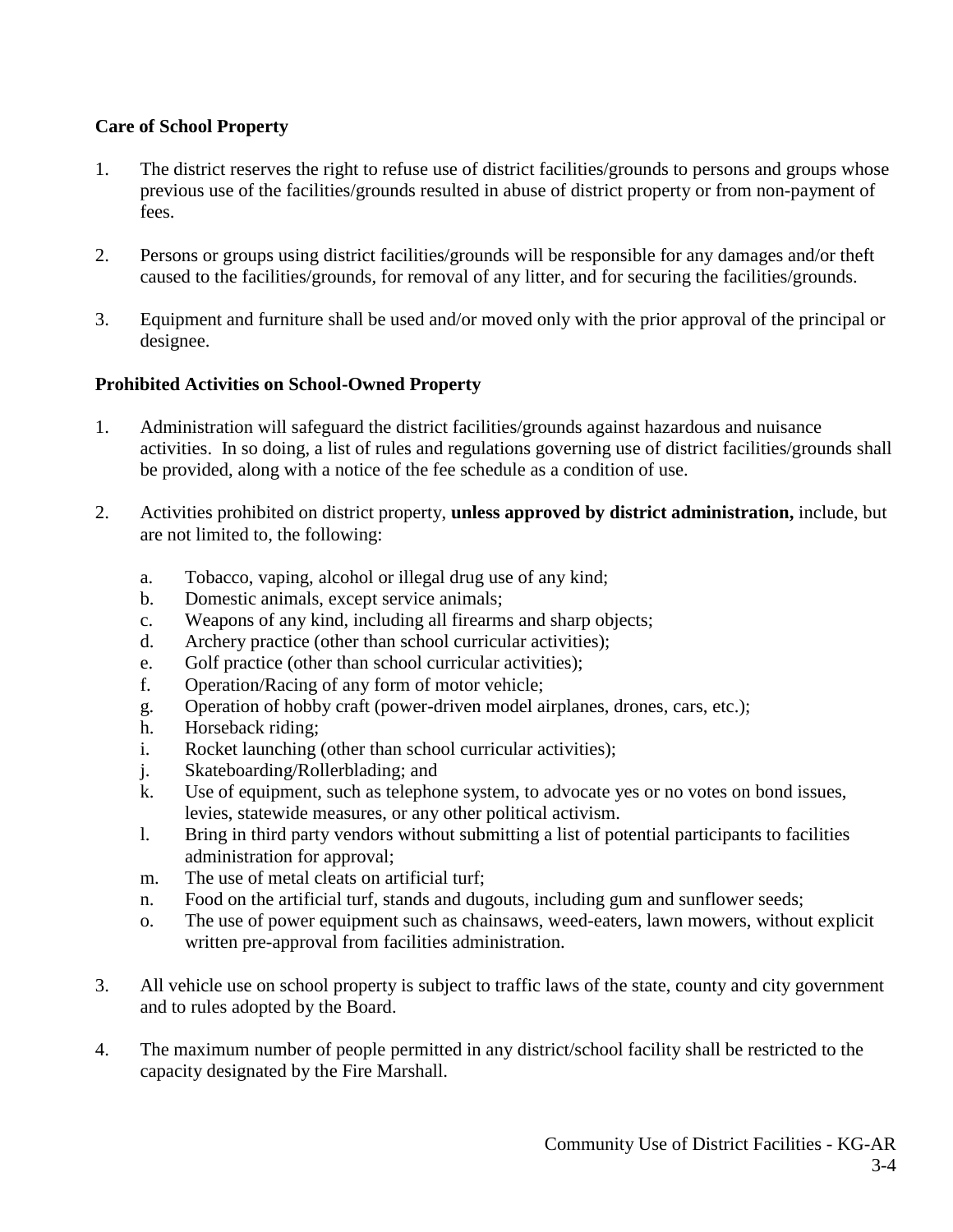# **Use of Gymnasiums/Auditoriums/Multi-Purpose Rooms**

- 1. Wall posters/tape are NOT allowed on walls unless approved by activities office/principal. Only blue painters tape is to be used on walls. Additionally, tape is NOT allowed on the floors without prior approval from facilities administration.
- 2. Shoes worn in any district gym must be non-marking athletic/gym shoes.
- 3. Use of district equipment must be pre-approved by the school administration and all equipment must be returned to place of origin in neat, orderly manner.
- 4. Adequate adult supervision is required for all children/youth up to age 21 at all times inside a school building.
- 5. Cleats or spiked shoes of any kind are NOT permitted to be worn inside any school building.
- 6. High school weight room is not available for use.
- 7. No hard softball or baseballs are to be used inside a school building, even if inside a batting cage. Wiffle balls, tennis balls, or pitching machine dimpled balls are to be used for batting practice in any district school/gym, unless inside gym a batting cage where protective floor pads are provided.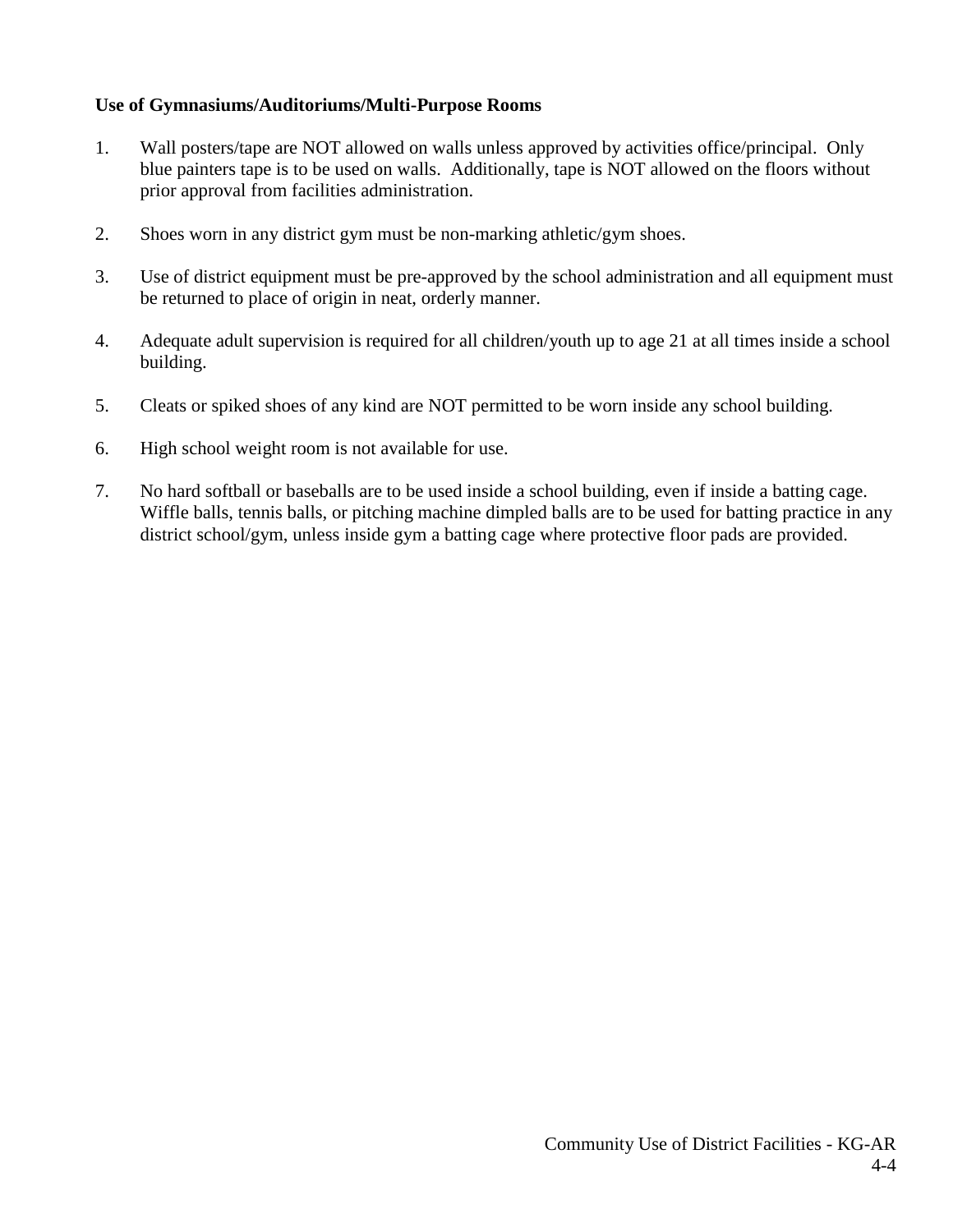# **Oregon Trail School District**

# **Classifications of Organizations for Facility and Grounds Use**

**Effective July 1, 2019**

Facility/Grounds use, priority and fees are based on the following classifications:

### **Class 1 – School-Sponsored Activity**

Student athletics and activities that are sponsored/sanctioned by the district during the school year and covered under the district's insurance policy. (During the school year)

### **Class 2 – School-Related Activity**

Any groups or activities specifically organized to work cooperatively with and in the schools (e.g. PTC, Boosters, Education Foundation).

### **Class 3 – Not-for-Profit Youth In-District**

Not-for-profit youth sports, recreation and education activities conducted by tax-exempt groups. Groups must be established within the district boundaries or be a local (OTSD boundaries) affiliate to a broader organization. Priority will be given to those groups serving the greatest number of youth residing within OTSD boundaries. NOTE: Excludes tournament and special evets which are treated as Class 4

### **Class 4 - Not-for-Profit Adult or Mixed-Age (youth & adult) In-District**

Not-for-profit adult or mixed-age activities conducted by tax-exempt groups for recreational, educational, civic or charitable functions. Groups or individuals must be established within the district boundaries or be a local (OTSD boundaries) affiliate to a broader organization. NOTE: Not-for-profit youth tournaments and special events are treats as Class 4.

### **Class 5 – For-Profit or Groups Outside the District**

Use by for-profit or outside groups must have special permission from the principal, superintendent or designee.

Notes:

All OTSD use may be subject to custodial fees and/or other staffing charges. Failure to remit payment or adhere to any district policies and/or facilities/grounds use regulations may result in loss of use privileges at the discretion of the district.

No indoor facility use shall be permitted on any legal holidays or breaks and in-service days (Classes 2, 3, 4 and 5) during the academic school year.

# **Oregon Trail School District**

**Facility and Grounds Use Fee Schedule**

**Effective July 1, 2019**

| <b>All Facilities</b>                                                                                                                                                                                                                               | Class <sub>1</sub> | Class 2                                                         | Class 3                                                         | Class 4                                                         | <b>Class 5</b>                                                  |
|-----------------------------------------------------------------------------------------------------------------------------------------------------------------------------------------------------------------------------------------------------|--------------------|-----------------------------------------------------------------|-----------------------------------------------------------------|-----------------------------------------------------------------|-----------------------------------------------------------------|
| Processing fee per request                                                                                                                                                                                                                          | \$0                | \$0.00                                                          | \$20 Per<br>organization,<br>per season,<br>per location        | \$20 Per<br>organization,<br>per season,<br>per location        | \$20 Per<br>organization,<br>per season,<br>per location        |
| Custodian (required where district staff is<br>not a user supervising activity). Site<br>monitor/Custodian will be responsible for<br>opening the facility, cleaning after the event<br>and securing the facility after participants<br>have left). | \$0                | \$25/hr<br>straight,<br>\$37/hr OT                              | \$25/hr<br>straight,<br>\$37/hr OT                              | \$25/hr<br>straight,<br>\$37/hr OT                              | \$25/hr<br>straight,<br>\$37/hr OT                              |
| Food Service Worker                                                                                                                                                                                                                                 | \$0                | \$23 hr.<br>29/hr. OT                                           | \$23 hr.<br>29/hr. OT                                           | \$23 hr.<br>29/hr. OT                                           | \$23 hr.<br>29/hr. OT                                           |
| Auditorium Assistant                                                                                                                                                                                                                                | \$0                | \$17 hr.                                                        | \$17 hr.                                                        | \$17 hr.                                                        | \$17 hr.                                                        |
| Field Use Access Card                                                                                                                                                                                                                               | \$0                | \$10 per card<br>per season<br>\$10 additional<br>lost card fee | \$10 per card<br>per season<br>\$10 additional<br>lost card fee | \$10 per card<br>per season<br>\$10 additional<br>lost card fee | \$10 per card<br>per season<br>\$10 additional<br>lost card fee |
| PTC Monthy Meeting Use (excluded special<br>events)                                                                                                                                                                                                 |                    | \$35 per year                                                   |                                                                 |                                                                 |                                                                 |
|                                                                                                                                                                                                                                                     |                    |                                                                 |                                                                 |                                                                 |                                                                 |
| <b>Elementary and Middle Schools</b>                                                                                                                                                                                                                | Class 1            | Class 2                                                         | Class 3                                                         | Class 4                                                         | Class 5                                                         |